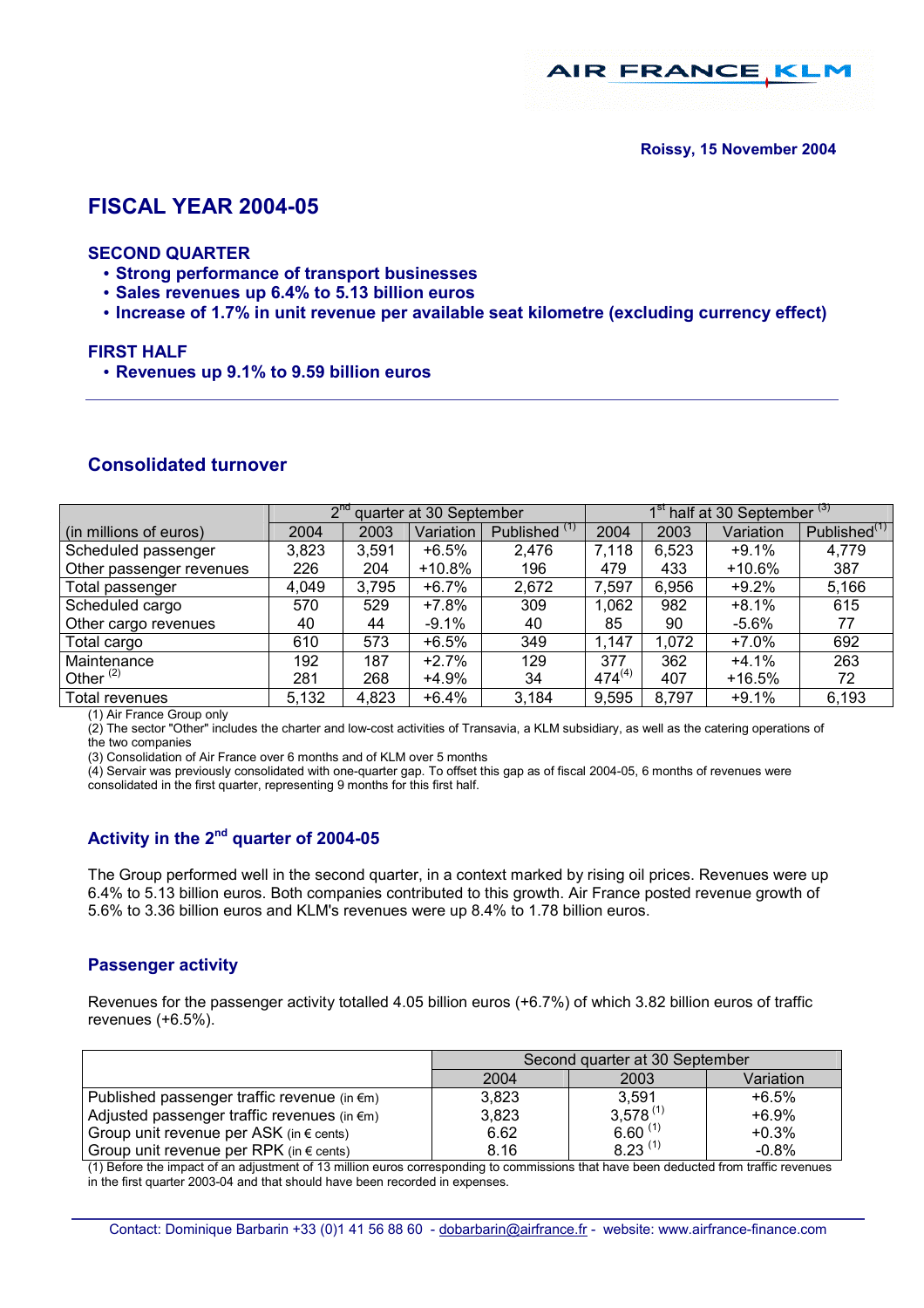Unit revenue per available seat kilometre (RASK) was up 0.3%, despite a negative currency impact of 1.4%. Unit revenue per revenue passenger- kilometre (yield) was up 0.6% excluding currency effect.

## **Cargo activity**

Over the quarter, the Air France-KLM group posted an increase in cargo revenues of 6.5% to 610 million euros, including traffic revenues of 570 millions euros (+7.8%).

|                                                  | Second quarter at 30 September |       |           |  |
|--------------------------------------------------|--------------------------------|-------|-----------|--|
|                                                  | 2004                           | 2003  | Variation |  |
| Cargo traffic revenue (in million $\epsilon$ )   | 570                            | 529   | $+7.8%$   |  |
| Group unit revenue per ATK (in $\epsilon$ cents) | 14.69                          | 14.90 | $-1.4\%$  |  |
| Group unit revenue per RTK (in $\epsilon$ cents) | 22.16                          | 22.51 | $-1.6%$   |  |

Unit revenue per available tonne kilometre (RASK) was up 1.5% excluding a negative currency effect of 2.9% and unit revenue per revenue tonne kilometre (yield) was up 1.3% excluding currency effect.

## **Maintenance activity**

The third-party maintenance revenues of the Air France-KLM group increased by 2.7% for the quarter ending 30 September 2004 to 192 million euros.

## **Other activities**

Other activities include the catering operations of the two companies through their subsidiaries Servair and KLM Catering Services, and the charter and low cost business of KLM through its subsidiary Transavia. Revenues for other activities grew 4.9% to 281 million euros.

Revenues for the charter and low cost business totalled 143 million euros (-1.5%), while revenues for the catering segment were 138 million euros (+12.2%).

## **Activity for the first half of 2004-05**

As the exchange offer for the KLM shares closed on 3 May 2004, the consolidated data (revenues and traffic) for the Air France-KLM group are presented on the basis of a consolidation of Air France over 6 months (April-September) and of KLM over 5 months (May-September). The variations shown are based on a 2003 pro forma basis.

Revenues for the first half totalled 9.59 billion euros, an increase of 9.1%.

#### **Passenger activity**

The passenger sector posted revenues of 7.60 billion euros (+9.2%), of which traffic revenues amounting to 7.12 billion euros (+9.1%).

|                                                    | First half at 30 September (1) |       |           |  |
|----------------------------------------------------|--------------------------------|-------|-----------|--|
|                                                    | 2004                           | 2003  | Variation |  |
| Passenger traffic revenue (in million $\epsilon$ ) | 7.118                          | 6.523 | $+9.1%$   |  |
| Group unit revenue per ASK (in $\epsilon$ cents)   | 6.66                           | 6.68  | $-0.2\%$  |  |
| Group unit revenue per RPK (in $\epsilon$ cents)   | 8.38                           | 8.58  | $-2.3%$   |  |

(1) Consolidation of Air France over 6 months and of KLM over 5 months

Unit revenue per available seat kilometre decreased slightly (-0.2%) and yield (unit revenue per RPK) declined by 2.3% after a negative currency effect of 1.6%.